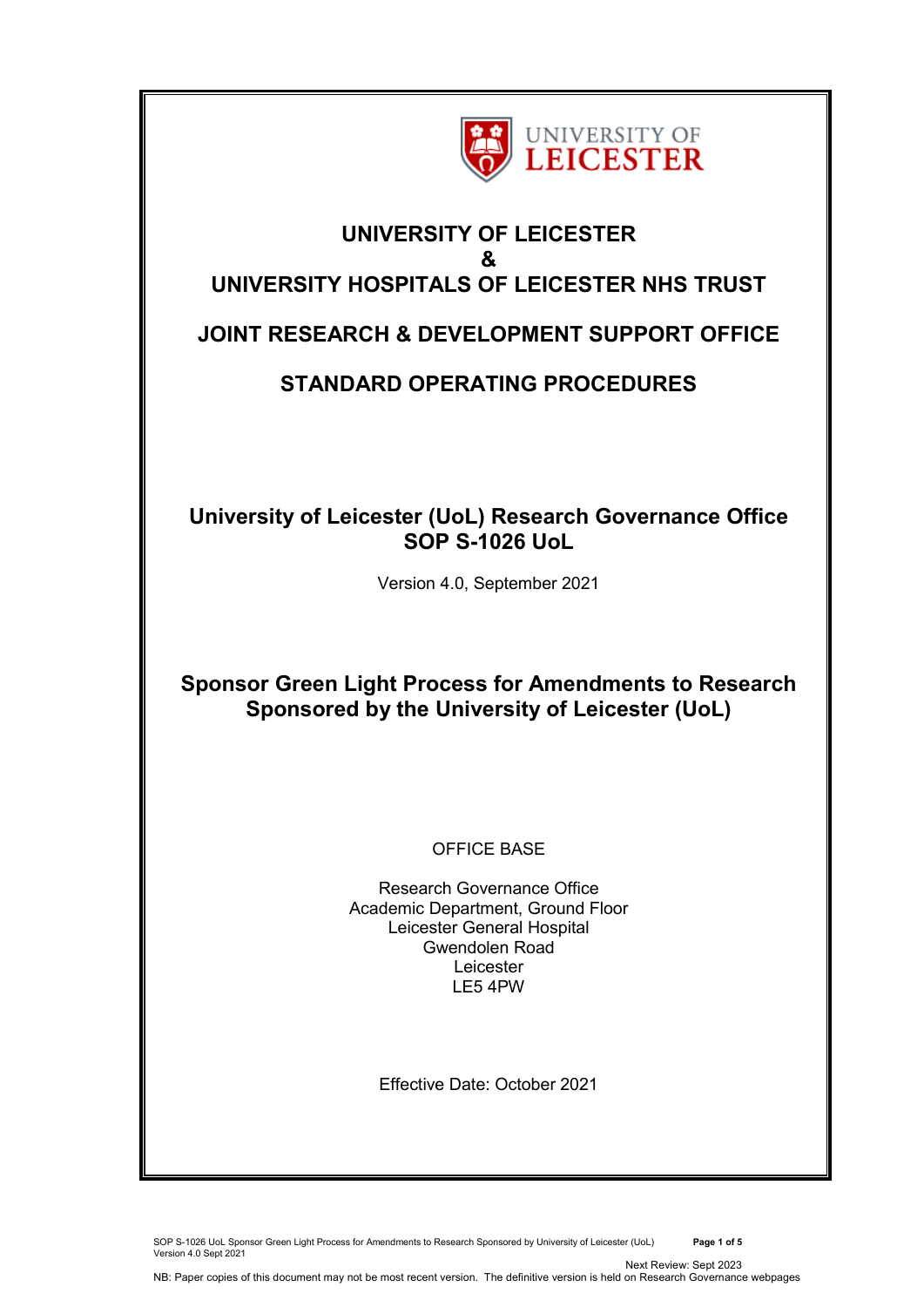Standard Operating Procedure: S-1026 UoL Sponsor Green light Process for Amendments to Research Sponsored by the University of Leicester (UoL) **Research Governance Office**



#### **1. INTRODUCTION**

This Standard Operating Procedure (SOP) describes the procedures used by the Research Governance Office within the University of Leicester (UoL) when completing the Sponsor Green Light (SGL) process for amendments to research that has previously received formal approval.

The outcome is that the Research Governance Office is able to confirm that the UoL has conducted a Sponsor review of the proposed amendment, and where applicable, have undertaken and revised the Risk Assessment and is able to continue to act as research Sponsor.

### **2. SCOPE**

This SOP applies to all research where the UoL acts as Sponsor.

### **3. CATEGORIES OF AMENDMENTS**

Amendments are viewed as changes to any research documentation that has previously been reviewed and approved by regulatory authorities and the Sponsor.

There are essentially two amendment types:

- Substantial amendments
- Non-Substantial amendments

**It is the sponsor's responsibility to decide whether an amendment is substantial or non-substantial. Therefore, you must seek advice and approval from the Sponsor prior to the submission and/or implementation of any amendment to your study. The only exception is the requirement to implement an Urgent Safety Measure which is discussed in detail in SOP S-1029.** 

#### 3.1 Substantial amendment

A substantial amendment is a change that is likely to have a significant impact on:

- The safety, or physical or mental integrity of the trial subjects
- The scientific value of the study
- The conduct or management of the study
- The quality or safety of the Investigational Medicinal Product

Examples of Substantial Amendments can be found on the [HRA website.](https://www.hra.nhs.uk/approvals-amendments/amending-approval/examples-of-substantial-and-non-substantial-amendments/)

#### 3.2 Non-Substantial Amendments

Examples of Non-Substantial Amendments can be found on the [HRA website.](https://www.hra.nhs.uk/approvals-amendments/amending-approval/examples-of-substantial-and-non-substantial-amendments/)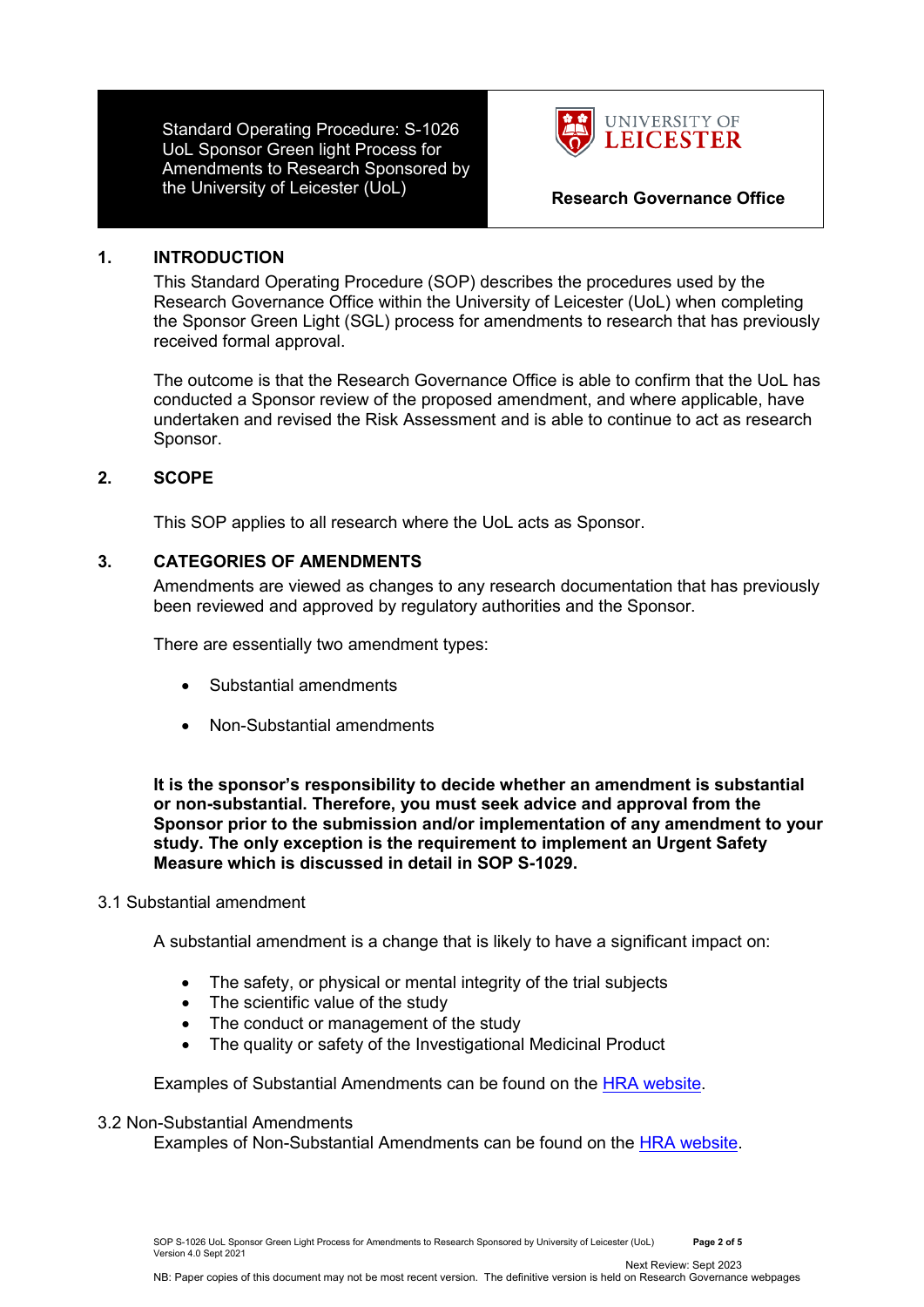### **4. PROCESS FOR ALL AMENDMENT TYPES**

As of June 2020, the amendment process has changed. Researchers must complete the **amendment tool** and utilise the **online submission portal** – details are described in full on the HRA website and the IRAS help sections on amending your approvals:

- HRA: [https://www.hra.nhs.uk/approvals-amendments/amending-approval/](https://eur03.safelinks.protection.outlook.com/?url=https%3A%2F%2Fwww.hra.nhs.uk%2Fapprovals-amendments%2Famending-approval%2F&data=04%7C01%7Ccat.taylor%40leicester.ac.uk%7Cdc27abaa00f3490d602c08d8c44e5272%7Caebecd6a31d44b0195ce8274afe853d9%7C0%7C0%7C637475187949880992%7CUnknown%7CTWFpbGZsb3d8eyJWIjoiMC4wLjAwMDAiLCJQIjoiV2luMzIiLCJBTiI6Ik1haWwiLCJXVCI6Mn0%3D%7C1000&sdata=NewoKfCQhnTudVb6SOuCWKFMKlrOUaiYzZH%2FNK5ybQw%3D&reserved=0)
- IRAS help: [https://www.myresearchproject.org.uk/help/hlpamendmentsresearch.aspx](https://eur03.safelinks.protection.outlook.com/?url=https%3A%2F%2Fwww.myresearchproject.org.uk%2Fhelp%2Fhlpamendmentsresearch.aspx&data=04%7C01%7Ccat.taylor%40leicester.ac.uk%7Cdc27abaa00f3490d602c08d8c44e5272%7Caebecd6a31d44b0195ce8274afe853d9%7C0%7C0%7C637475187949880992%7CUnknown%7CTWFpbGZsb3d8eyJWIjoiMC4wLjAwMDAiLCJQIjoiV2luMzIiLCJBTiI6Ik1haWwiLCJXVCI6Mn0%3D%7C1000&sdata=9Co851iymqD4T7oeXrJNxPcKfr4wr6jN4oZ4kuiKFSc%3D&reserved=0)

Please refer to Appendix 7 "How to Submit an Amendment Instruction Sheet" for full guidance on how to prepare and submit an amendment.

All amendments must be sent to the Research Governance Office for Sponsor review. The Chief Investigator (or their delegate) must send all documentation to be amended along with relevant amendment forms, evidence of funding and any other document(s) requested by the Sponsor in order for the amendment to be regarded as valid. The Sponsor will review the documentation and request relevant changes before confirming that the amendment can be submitted for regulatory review.

This process may take up to 14 calendar days.

Where applicable, the study Risk Assessment and Monitoring Plan may be updated. Where additional risk(s) are identified, relevant action must be taken to mitigate such risk(s). This may require further review by the Research Sponsorship Management & Operations Group (RSMOG) or the Research Sponsorship Committee (RSC) if the amendment affects the risk outcome in accordance with SOP S-1003 UoL Sponsor Risk Assessment.

If an amendment includes the addition of new sites or Third Parties, the relevant SOP S-1025 UoL Sponsor Green Light Process and / or SOP S-1005 UoL Contracts will be implemented.

If necessary, a face-to-face meeting with the Chief Investigator and / or study personnel will be requested to discuss the proposed amendment in detail prior to Sponsor confirmation that the amendment can be submitted for regulatory approvals.

Sponsor Green Light (or, where applicable, Sponsor acknowledgment) for the amendment will be confirmed on receipt of documentary evidence that the relevant permissions, any additional contracts or agreements are in place, confirmation of indemnity and regulatory authority approvals have been received. The Amendment Sponsor Green Light Checklist (Appendix 6) and Sponsor Green Light email must be retained in the Trial Master File/Investigator Site File, along with copies of all relevant documentation.

**Sponsor Green Light/Acknowledgement will be issued for all amendments and must be received prior to the implementation of any amendment. For multi-site studies, Sponsor Green Light will be issued per site.** 

It is important to remember that the Sponsor must be sent a copy of any revised study documentation and details of changes in key personnel during the lifecycle of the study.

#### **5. NON- COMPLIANCE**

Where it is identified that the processes detailed above have not been followed, the SOP S-1016 UoL Non-Compliance will be implemented at a minimum of a Major finding.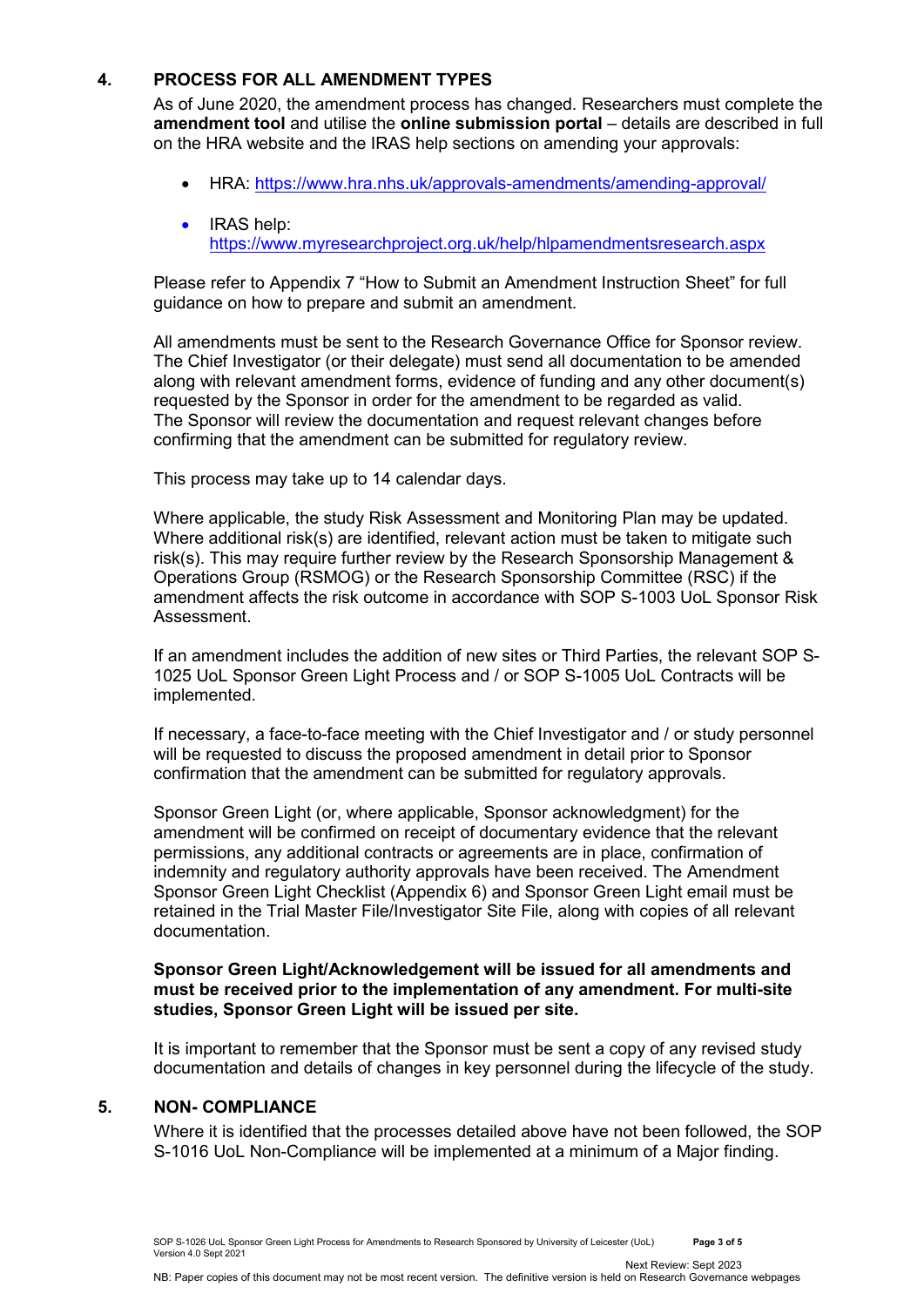### **6. RESPONSIBILITIES**

Complete Study Risk Assessment Form

| Responsibility Undertaken by                                                                                    |                                                                                                                                                                | Activity                                                                                                                                 |  |
|-----------------------------------------------------------------------------------------------------------------|----------------------------------------------------------------------------------------------------------------------------------------------------------------|------------------------------------------------------------------------------------------------------------------------------------------|--|
| Chief<br>Investigator<br>or their<br>delegate                                                                   | Chief<br>Investigator<br>or their<br>delegate                                                                                                                  | Submit all documentation relating to the amendment<br>to the Sponsor rgosponsor@le.ac.uk.                                                |  |
| Sponsor                                                                                                         | Head of<br>Research<br>Assurance or<br>delegate                                                                                                                | Complete Sponsor review of the proposed<br>amendment, and where applicable, amend the study<br>Risk Assessment and/or Monitoring Plan.   |  |
| Sponsor                                                                                                         | Head of<br>Research<br>Assurance or<br>delegate                                                                                                                | Complete and issue the Amendment Sponsor Green<br>Light Checklist and Sponsor Green Light/Sponsor<br>Acknowledgement of Amendment email. |  |
| Sponsor,<br>Chief<br>Investigator<br>or their<br>delegate,<br>Principal<br>Investigator<br>or their<br>delegate | Head of<br>Research<br>Assurance or<br>their delegate<br>& Chief<br>Investigator<br>or their<br>delegate,<br>Principal<br>Investigator<br>or their<br>delegate | Ensure no implementation of amended documentation<br>commences prior to receipt of Sponsor Green<br>Light/Sponsor Acknowledgement email. |  |

### **7. MONITORING AND AUDIT CRITERIA**

| <b>Key Performance</b><br><b>Indicators</b>                                | <b>Method of</b><br><b>Assessment</b>               | <b>Frequency</b>                                                        | Lead                                                   |
|----------------------------------------------------------------------------|-----------------------------------------------------|-------------------------------------------------------------------------|--------------------------------------------------------|
| All research sponsored<br>by UoL has appropriate<br><b>Risk Assessment</b> | Included in the<br>monitoring / audit<br>programme. | Random audits /<br>monitoring conducted on<br>10% of research activity. | Research<br>Governance<br>Manager or their<br>Delegate |

This table is used to track the development and approval of the document and any changes made on revised / reviewed versions

Development and approval Record for this document

| <b>Author/Lead Officer:</b> | <b>Cat Taylor</b>                                    |
|-----------------------------|------------------------------------------------------|
| Job Title:                  | <b>Head of Research Assurance</b>                    |
| Reviewed by:                | Research Sponsorship Management and Operations Group |
| Approved by:                | Professor Nigel Brunskill                            |
|                             |                                                      |
| Date Approved:              | 13/10/2021                                           |

SOP S-1026 UoL Sponsor Green Light Process for Amendments to Research Sponsored by University of Leicester (UoL) **Page 4 of 5** Version 4.0 Sept 2021 Next Review: Sept 2023

NB: Paper copies of this document may not be most recent version. The definitive version is held on Research Governance webpages